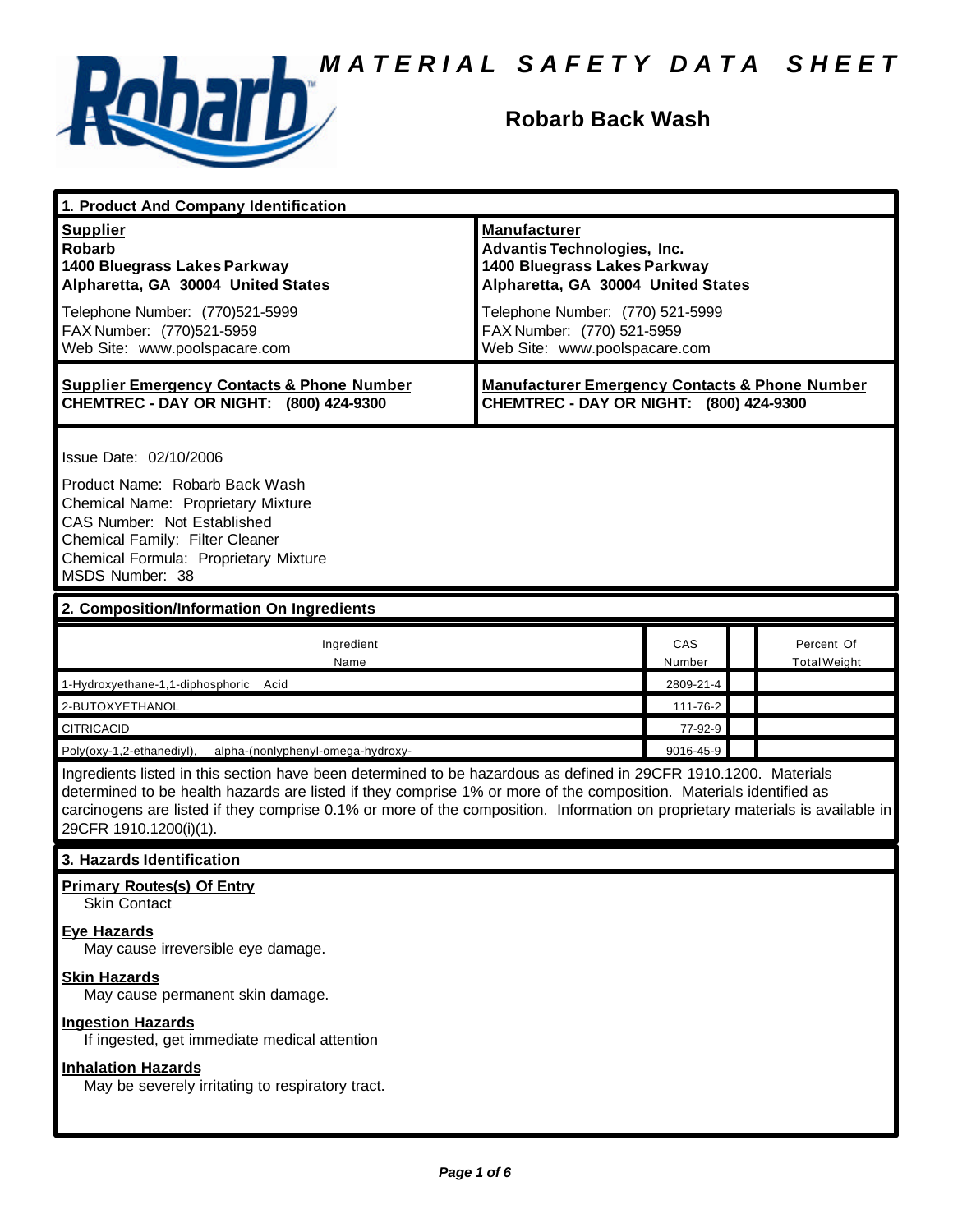## **Robarb Back Wash**

#### **3. Hazards Identification - Continued**

#### **Inhalation Hazards - Continued**

#### **Signs And Symptoms**

Irritation of Eyes and Respiratory Passages

#### **First Aid (Pictograms)**



#### **4. First Aid Measures**

#### **Eye**

In case of contact, hold eyelids apart and immediately flush eyes with plenty of water for at least 15 minutes.Get medical attention immediately.

#### **Skin**

In case of contact, immediately flush skin with plenty of water for at least 15 minutes. Get medical attention immediately if irritation (redness, rash, blistering) develops and persists.

#### **Ingestion**

Give Milk, Egg Whites or Baking Soda Immediately. Drink large amounts of water. Contact a physician or poison control.

#### **Inhalation**

If inhaled, remove to fresh air. Consult a physician. If breathing is difficult, give oxygen. If not breathing, give artificial respiration.

#### **Fire Fighting (Pictograms)**



#### **5. Fire Fighting Measures**

Flash Point: n/a °F

#### **Fire And Explosion Hazards**

Fumes released under fire conditions are toxic.

#### **Extinguishing Media**

In case of fire, use water spray (fog) foam, dry chemical, or CO2.

#### **Fire Fighting Instructions**

Firefighters should wear self-contained breathing apparatus and full protective gear.

#### **6. Accidental Release Measures**

Clean up spill immediately. Contain and/or absorb spill with inert material (e.g. sand, vermiculite). Flush spill area with water. Use appropriate containers to avoid environmental contamination.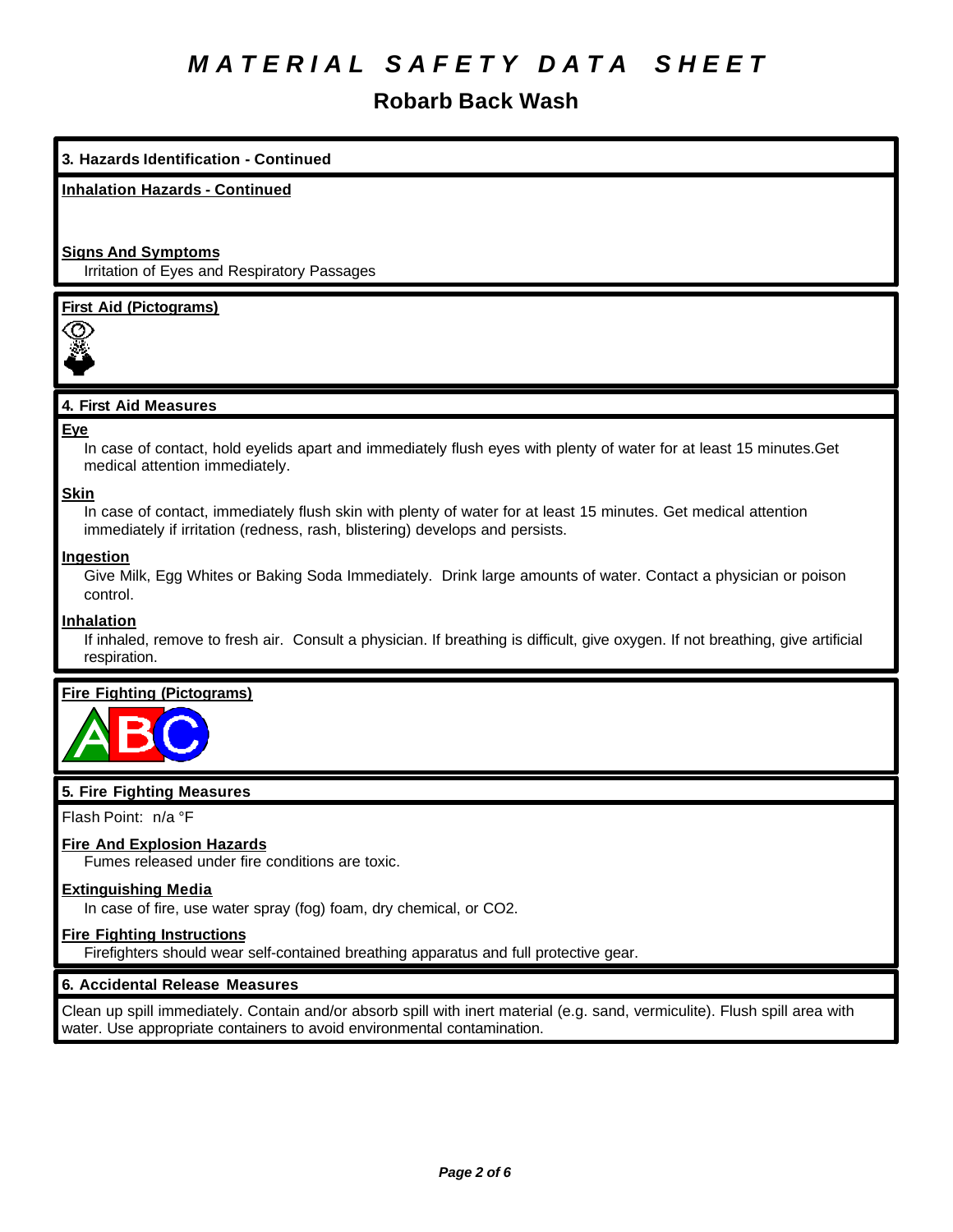### **Robarb Back Wash**

#### **Handling & Storage (Pictograms)**

<u>25.</u> CONNECTIONS:

#### **7. Handling And Storage**

#### **Handling And Storage Precautions**

**Keep out of reach of children.** Store material in a cool and dry place.

#### **Work/Hygienic Practices**

Use safe chemical handling procedures suitable for the hazards presented by this material.

#### **Protective Clothing (Pictograms)**



#### **8. Exposure Controls/Personal Protection**

#### **Engineering Controls**

Local exhaust acceptable. Special exhaust not required

#### **Eye/Face Protection**

Safety glasses with side shields or goggles.

#### **Skin Protection**

Chemical-resistant gloves.

#### **Respiratory Protection**

General room ventilation is normally adequate.

#### **Ingredient(s) - Exposure Limits**

2-BUTOXYETHANOL ACGIH TLV-TWA 20 ppm (Skin) OSHA PEL-TWA 50 ppm (Skin)

#### **9. Physical And Chemical Properties**

#### **Appearance**

Dark blue liquid

#### **Odor**

Detergent

Chemical Type: Mixture Physical State: Liquid Melting Point: n/a °F Boiling Point: 215 °F Specific Gravity: 1.138 Molecular Weight: NOT DETERMINED Percent Volitales: NOT DETERMINED Vapor Pressure: 17 Vapor Density: 0.6 pH Factor: 1-3 Solubility: SOLUBLE IN WATER Evaporation Rate: <1 **Corrosive**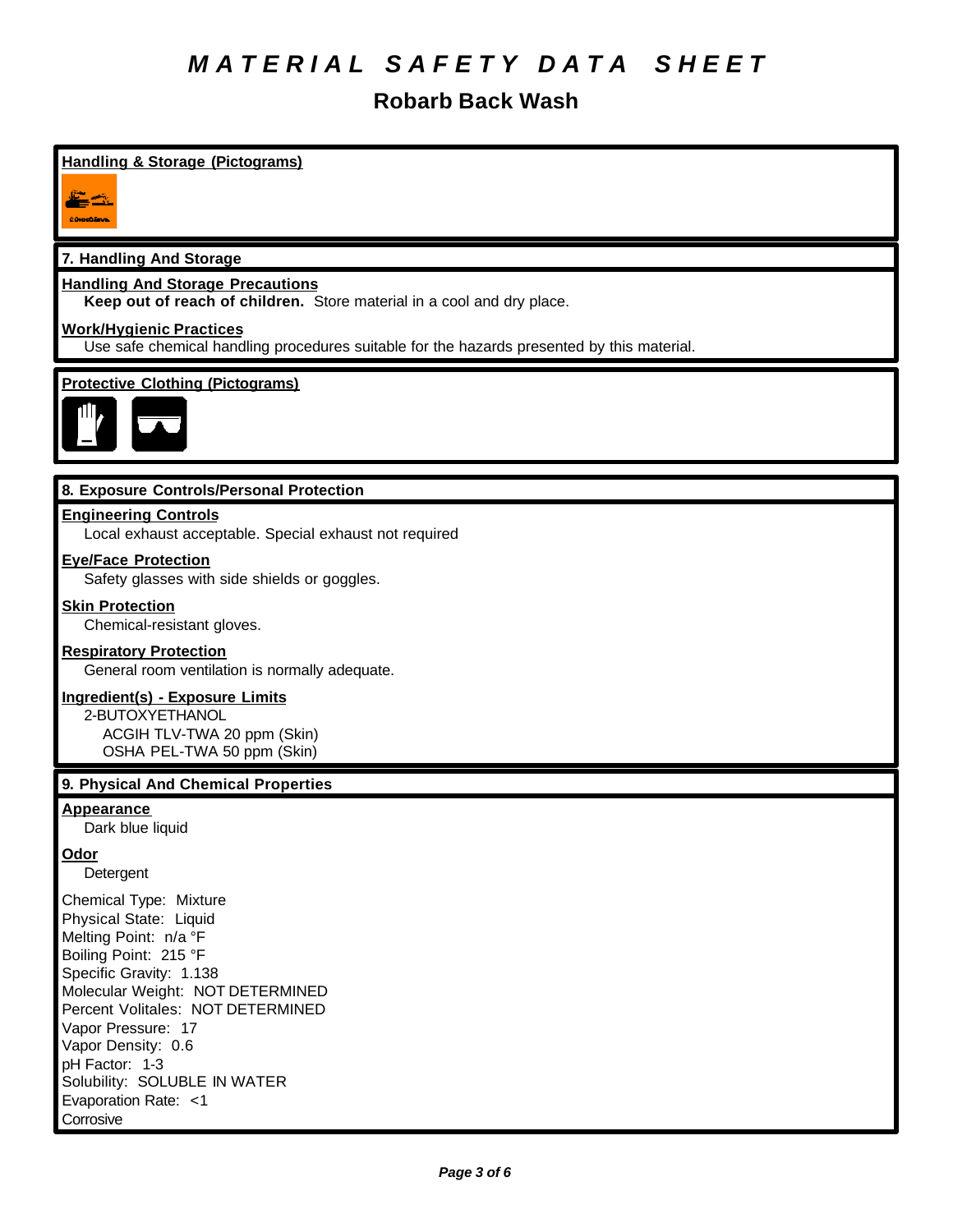## **Robarb Back Wash**

## **10. Stability And Reactivity** Stability: STABLE Hazardous Polymerization: WILL NOT OCCUR **Conditions To Avoid (Stability)** Avoid contact with strong alkalis **Incompatible Materials** Alkalis **Hazardous Decomposition Products** Oxides of carbon, nitrogen, aldehydes,ketones **11. Toxicological Information Acute Studies** Concentrated product may be corrosive to skin and mucous membranes. **12. Ecological Information** No Data Available... **13. Disposal Considerations** Refer to applicable local, state and federal regulations as well as industry standards. **14. Transport Information Proper Shipping Name** CORROSIVE LIQUID, ACIDIC, ORGANIC, N.O.S. (Hydroxyethanediphosphonic Acid) **Hazard Class** 8,PGIII (<=4L Consumer Commodity ORM-D) **DOT Identification Number** UN3265 **Additional Shipping Paper Description DOT (Pictograms) 15. Regulatory Information Ingredient(s) - U.S. Regulatory Information** 2-BUTOXYETHANOL SARA Title III - Section 313 Form "R"/TRI Reportable Chemical SARA - Acute Health Hazard SARA - Chronic Health Hazard SARA - Fire Hazard **Ingredient(s) - State Regulations**

2-BUTOXYETHANOL New Jersey - Workplace Hazard New Jersey - Environmental Hazard Pennsylvania - Workplace Hazard Massachusetts - Hazardous Substance New York City - Hazardous Substance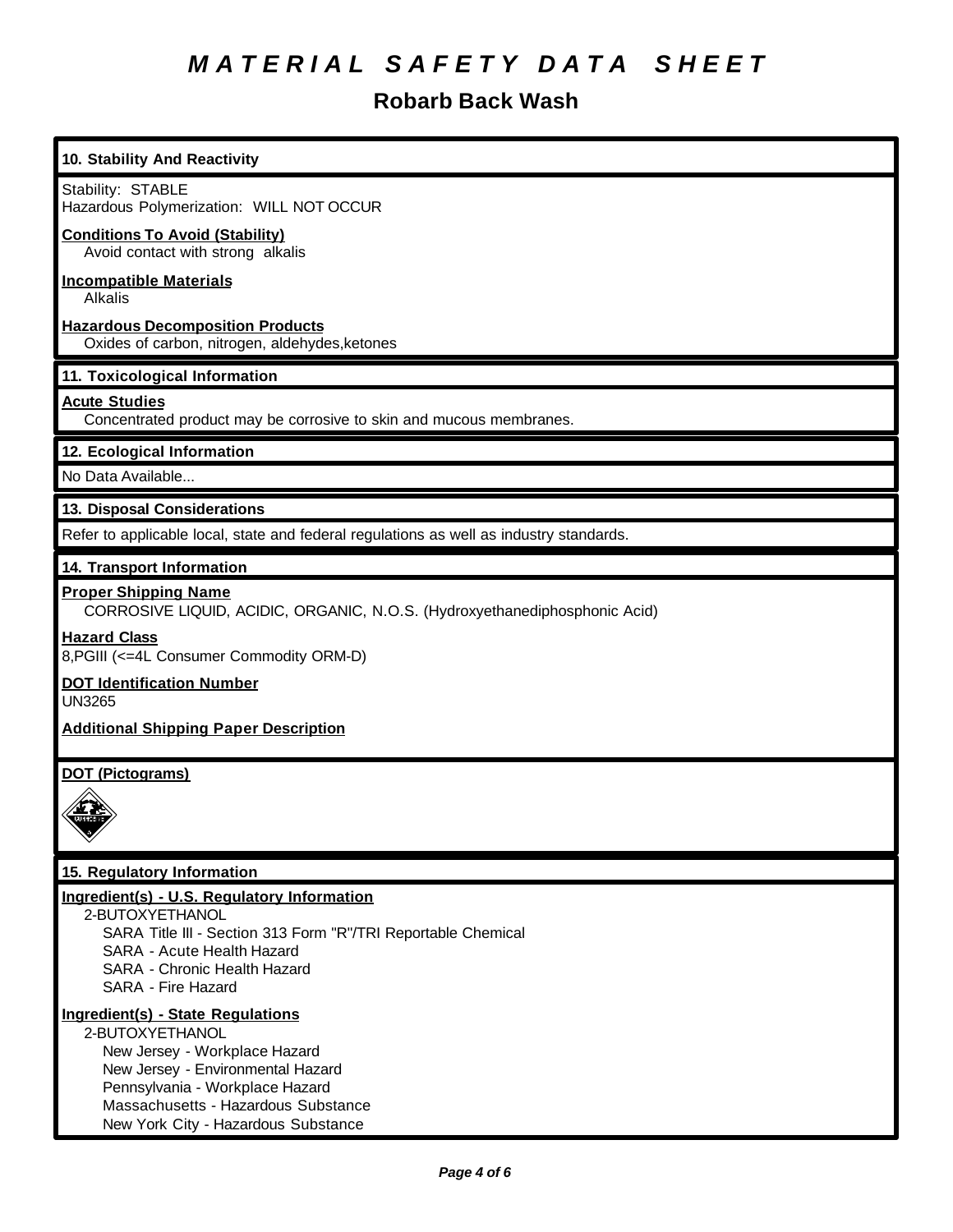**Robarb Back Wash**